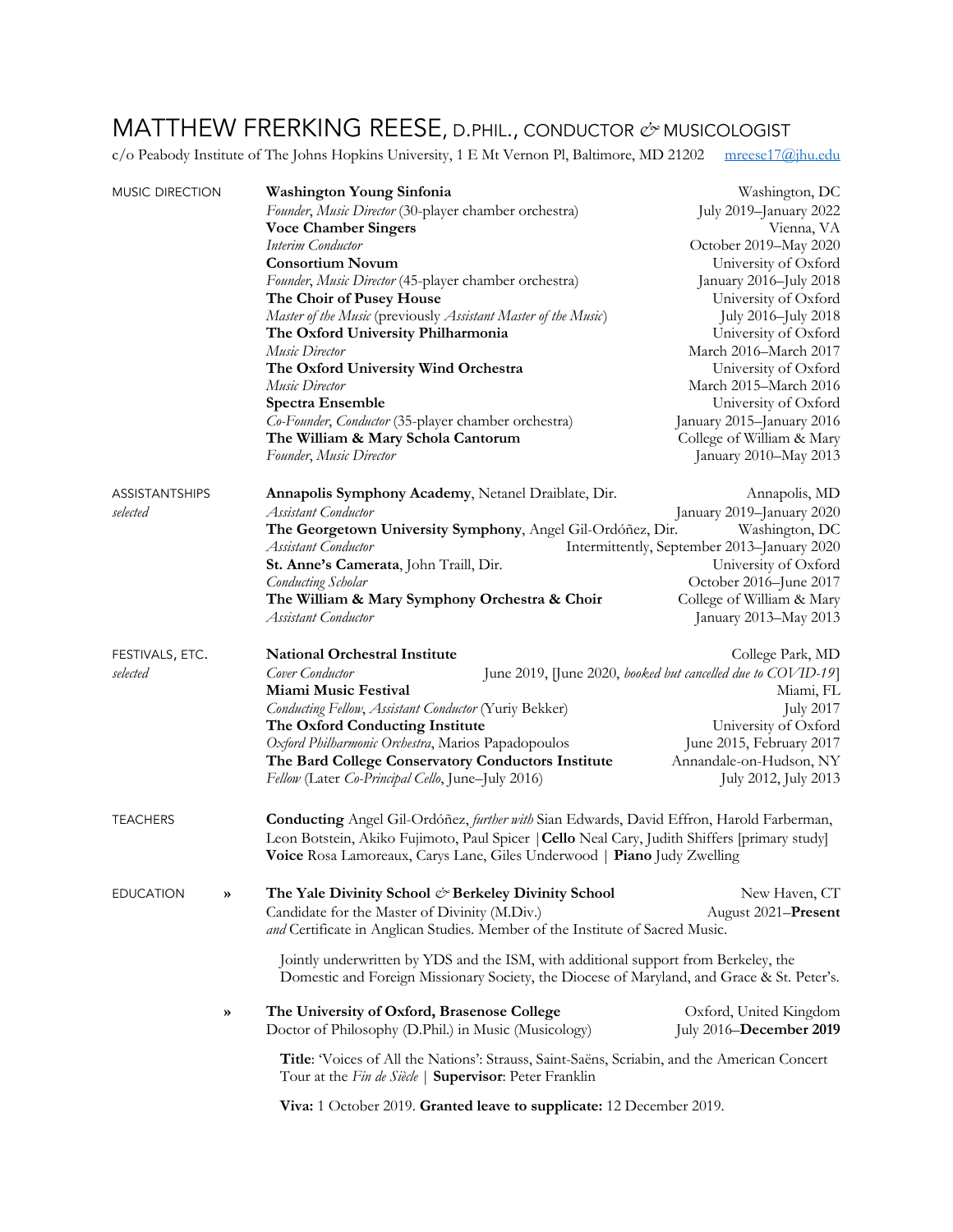| ≫                     | The University of Oxford, St. Hugh's College<br>Master of Philosophy (M.Phil.) in Music (Musicology)                                                                                                                                                                                                                                                                                                                                                                                                                                                                                                                                                                                                                                                                                                                                                                                                                                                                                                                                                                                                                                                                                                                                                                                                                                                                       | Oxford, United Kingdom<br>October 2014-June 2016                                                                                                                    |  |  |
|-----------------------|----------------------------------------------------------------------------------------------------------------------------------------------------------------------------------------------------------------------------------------------------------------------------------------------------------------------------------------------------------------------------------------------------------------------------------------------------------------------------------------------------------------------------------------------------------------------------------------------------------------------------------------------------------------------------------------------------------------------------------------------------------------------------------------------------------------------------------------------------------------------------------------------------------------------------------------------------------------------------------------------------------------------------------------------------------------------------------------------------------------------------------------------------------------------------------------------------------------------------------------------------------------------------------------------------------------------------------------------------------------------------|---------------------------------------------------------------------------------------------------------------------------------------------------------------------|--|--|
|                       | Titles: Contrasting Lives: Making a Living as a Musician in Eighteenth-Century<br>Williamsburg and Philadelphia (2016)   'A Patriotic Effort of the Purest and Most Useful<br>Kind': The Royal College of Music Patron's Fund and the Mendelssohn Scholarship: 1904–<br>1914 (2015)   Supervisors: Michael Burden (2015–16), Daniel Grimley (2014–15)                                                                                                                                                                                                                                                                                                                                                                                                                                                                                                                                                                                                                                                                                                                                                                                                                                                                                                                                                                                                                      |                                                                                                                                                                     |  |  |
| »                     | The College of William & Mary<br>Bachelor of Arts (B.A.) in Music & History, Magna cum Laude                                                                                                                                                                                                                                                                                                                                                                                                                                                                                                                                                                                                                                                                                                                                                                                                                                                                                                                                                                                                                                                                                                                                                                                                                                                                               | Williamsburg, VA<br>September 2009-May 2013                                                                                                                         |  |  |
|                       | Title: Dvořák and James: Pragmatism and the Music of America's Fin de Siècle (2013)<br>Supervisors: James Armstrong, Tuška Beneš, Chandos Michael Brown                                                                                                                                                                                                                                                                                                                                                                                                                                                                                                                                                                                                                                                                                                                                                                                                                                                                                                                                                                                                                                                                                                                                                                                                                    |                                                                                                                                                                     |  |  |
| HONORS                | The University of Oxford<br>Recipient, Brasenose College Junior Deanship; St. Anne's Balfour Research Scholarship;<br>Joan Conway Scholarship in Performance Studies; (6) Faculty Performance Tuition Grants                                                                                                                                                                                                                                                                                                                                                                                                                                                                                                                                                                                                                                                                                                                                                                                                                                                                                                                                                                                                                                                                                                                                                               |                                                                                                                                                                     |  |  |
|                       | The College of William & Mary<br>Recipient, High Honors in Music; Phi Kappa Tau Memorial Scholarship in Music; (2) Aurelia<br>B. Walford Scholarships in Music; (4) Dean's List Citations; (6) Applied Music Scholarships                                                                                                                                                                                                                                                                                                                                                                                                                                                                                                                                                                                                                                                                                                                                                                                                                                                                                                                                                                                                                                                                                                                                                  | Williamsburg, VA                                                                                                                                                    |  |  |
| TEACHING              | The Johns Hopkins University, Krieger School of Arts & Sciences and<br>Peabody Institute of The Johns Hopkins University<br>Lecturer in Musicology<br>Courses taught and/or developed:<br>Music History III: Beethoven - Brahms (Undergraduate survey, Fall '18; 2 Sections; PY.610.313)<br>Mahler and Strauss in America (Graduate seminar, Spring '19; Fall '21 PY.610.614) *<br>English Music from Dunstaple to Adès (Graduate seminar, Fall '19; PY.610.605) *<br>Great Books (Undergraduate freshman seminar, Fall '19; Fall '20; AS.360.133)<br>Wagner (Graduate seminar, Spring '20; Spring '21; Spring '22; PY.610.692) *<br>Music in the Time of Troubles: Revolution, Reformation, & 16th Century Europe<br>(Undergraduate seminar, Spring '20; AS.376.401) *<br>Expanding the Canon: Women Composers & Composers of Color *<br>(Online graduate seminar, Summer '20; '21 + associated development; PY.610.683)<br>Music History II: Corelli - Wagner (New undergraduate survey, Fall '20; Spring '21; PY.610.322)<br>* Denotes original courses which I have developed for the Peabody Institute.<br><b>Cornish-American Song Institute</b><br><b>Guest Lecturer and Conductor</b><br>St. Hugh's College   Exeter College<br>College Tutor, 'Strauss and Women' (for Prof. Laura Tunbridge)<br>College Tutor, 'Vienna and Modernism' (for Prof. Jonathan Cross) | Baltimore, MD<br>September 2018-Present<br>University of Oxford<br>June 2017, June 2018<br>University of Oxford<br>October 2016-June 2017<br>October 2016-June 2017 |  |  |
| <b>TEACHING AREAS</b> | Western music surveys   Intersection of music, philosophy, and intellectual history (particularly<br>Anglo-American and German tradition, 19th through mid-20th centuries)   Music at the Fin de<br>Siècle   English and American musical culture   Music, theology, and religion   Techniques of<br>Composition and Analysis (AP, IB, and to 300-level undergraduate)   Musicianship and Ear<br>Training (Particularly sight-reading)   Conducting   Cello (to pre-collegiate level)<br>Interdisciplinary pedagogy across humanities divisions (especially drawing literary, cultural and<br>art history into music courses)   Further teaching experience in digital pedagogy                                                                                                                                                                                                                                                                                                                                                                                                                                                                                                                                                                                                                                                                                            |                                                                                                                                                                     |  |  |
| PUBLICATIONS          | Reese, Matthew F. 'Review: Thomas Arne (1710-1778) The Judgment of Paris: Mary Bevan,<br>Susanna Fairbairn, Gillian Ramm, Ed Lyon, Anthony Gregory (soloists) / The Brook Street<br>Band [] In <i>Eighteenth-Century Music</i> , 17, no. 2 (2020): 277-79                                                                                                                                                                                                                                                                                                                                                                                                                                                                                                                                                                                                                                                                                                                                                                                                                                                                                                                                                                                                                                                                                                                  |                                                                                                                                                                     |  |  |